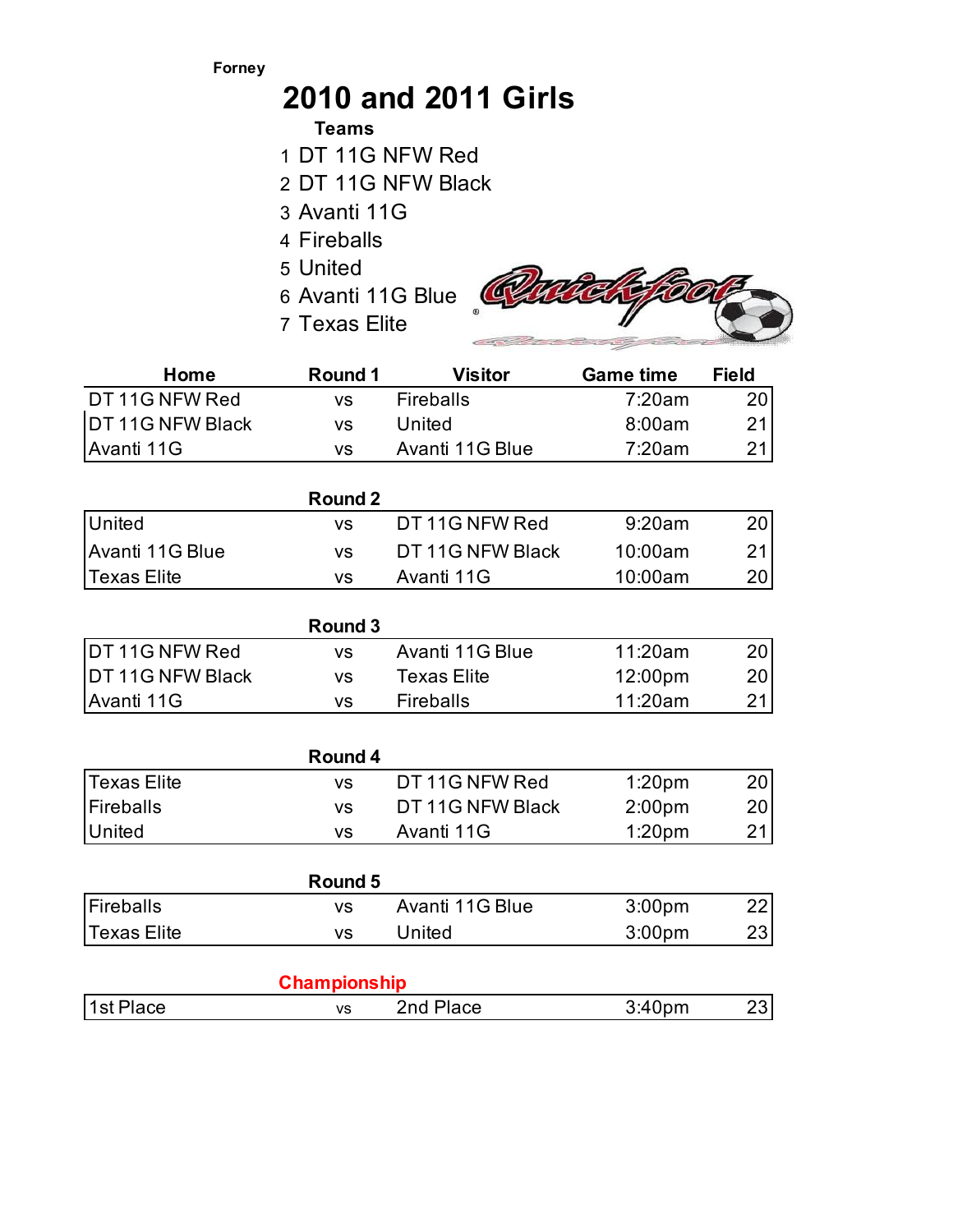Quick as possible with multiple fields With only one field

| Game time |         |       |
|-----------|---------|-------|
| 7:40      | 7:40AM  | 7:40  |
| 8:20      | 8:20AM  | 8:20  |
| 9:00      | 9:00AM  | 9:00  |
|           |         |       |
| 9:40      | 9:40AM  | 9:40  |
| 10:20     | 10:20AM | 10:20 |
| 10:20     | 10:20AM | 11:00 |
|           |         |       |
| 11:40     | 11:40AM | 11:40 |
| 12:20     | 11:40AM | 12:20 |
| 12:20     | 11:40AM | 1:00  |
|           |         |       |
| 1:40      | 1:00PM  | 1:40  |
| 1:40      | 1:00PM  | 2:20  |
| 1:40      | 1:00PM  | 2:20  |